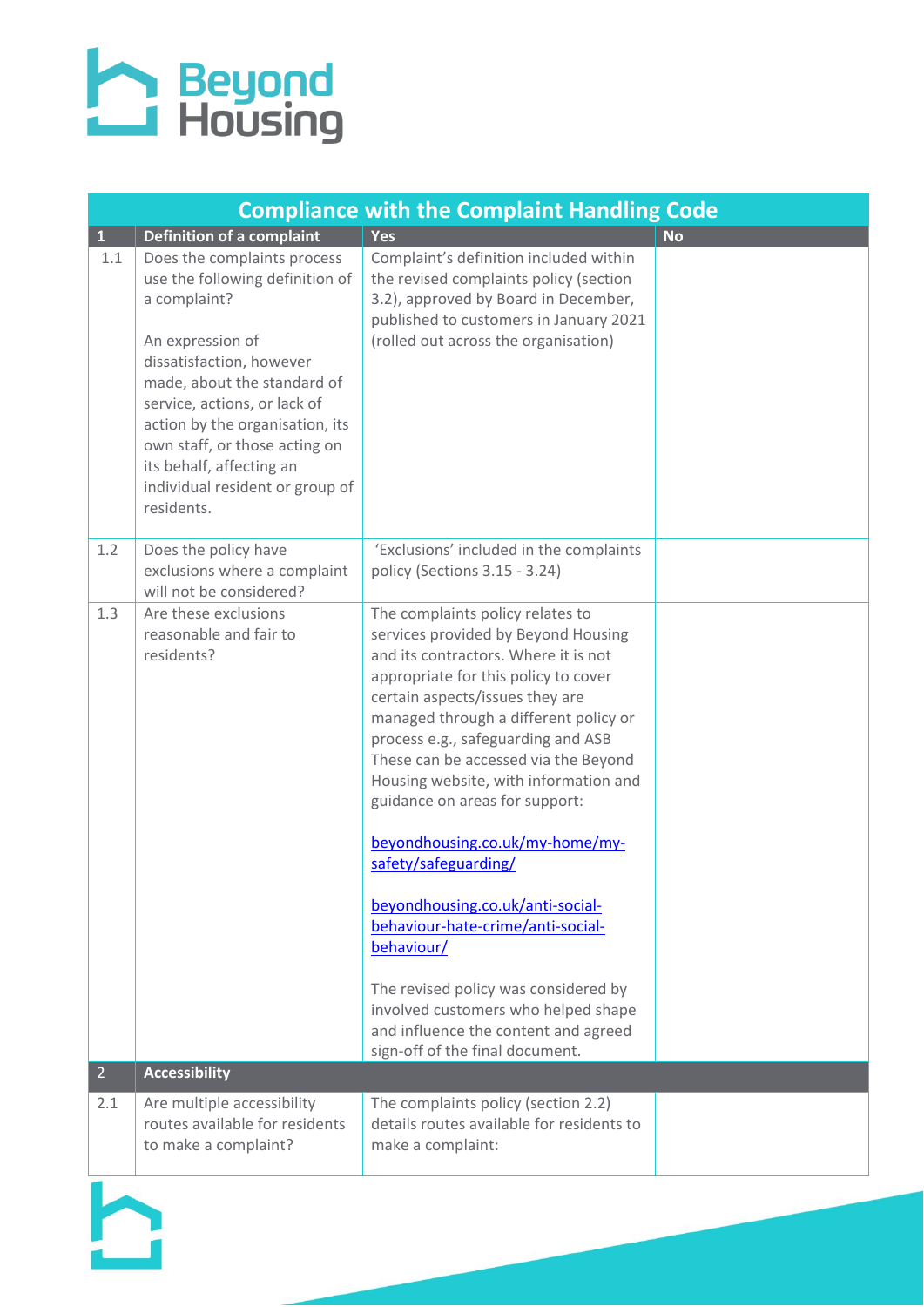|     |                                                             | The approach to handling complaints<br>will be easily accessible and well<br>publicised. It will be simple and easy to<br>understand. Customers can raise a<br>complaint by:<br>$\bullet$ Email<br>• In writing (Letter)<br>. In person at any Beyond Housing<br>office<br>· By telephone<br>· Via our website<br>www.beyondhousing.co.uk<br>· Social media                                                                                                             |  |
|-----|-------------------------------------------------------------|-------------------------------------------------------------------------------------------------------------------------------------------------------------------------------------------------------------------------------------------------------------------------------------------------------------------------------------------------------------------------------------------------------------------------------------------------------------------------|--|
| 2.2 | Is the complaints policy and<br>procedure available online? | Yes                                                                                                                                                                                                                                                                                                                                                                                                                                                                     |  |
| 2.3 | Do we have a reasonable<br>adjustments policy?              | Equality and diversity is included in the<br>complaints policy (section 2.5) and<br>states Beyond Housing is committed to<br>the principles of diversity and inclusion,<br>I.e., fairness, accessibility and<br>transparency. Beyond Housing values<br>diversity and is committed to<br>promoting the equality of opportunity<br>to ensure all customers are treated<br>fairly.                                                                                         |  |
|     |                                                             | Beyond Housing will seek to identify<br>customers who are vulnerable and<br>account for their specific needs when<br>handling their complaint by making<br>appropriate and reasonable<br>adjustments.                                                                                                                                                                                                                                                                   |  |
|     |                                                             | Equality, diversity and inclusion is the<br>fundamental principal underpinning<br>behaviours Beyond Housing expect<br>colleagues to display in dealings with<br>customers, colleagues and other<br>stakeholders and the principles are<br>clearly set out in the equality, diversity<br>and inclusion policy, which was revised<br>in April 2020. The policy can be<br>accessed by customers via the website,<br>with information and guidance on<br>areas for support: |  |
|     |                                                             | https://beyondhousing.co.uk/inclusion-<br>equality-and-diversity/                                                                                                                                                                                                                                                                                                                                                                                                       |  |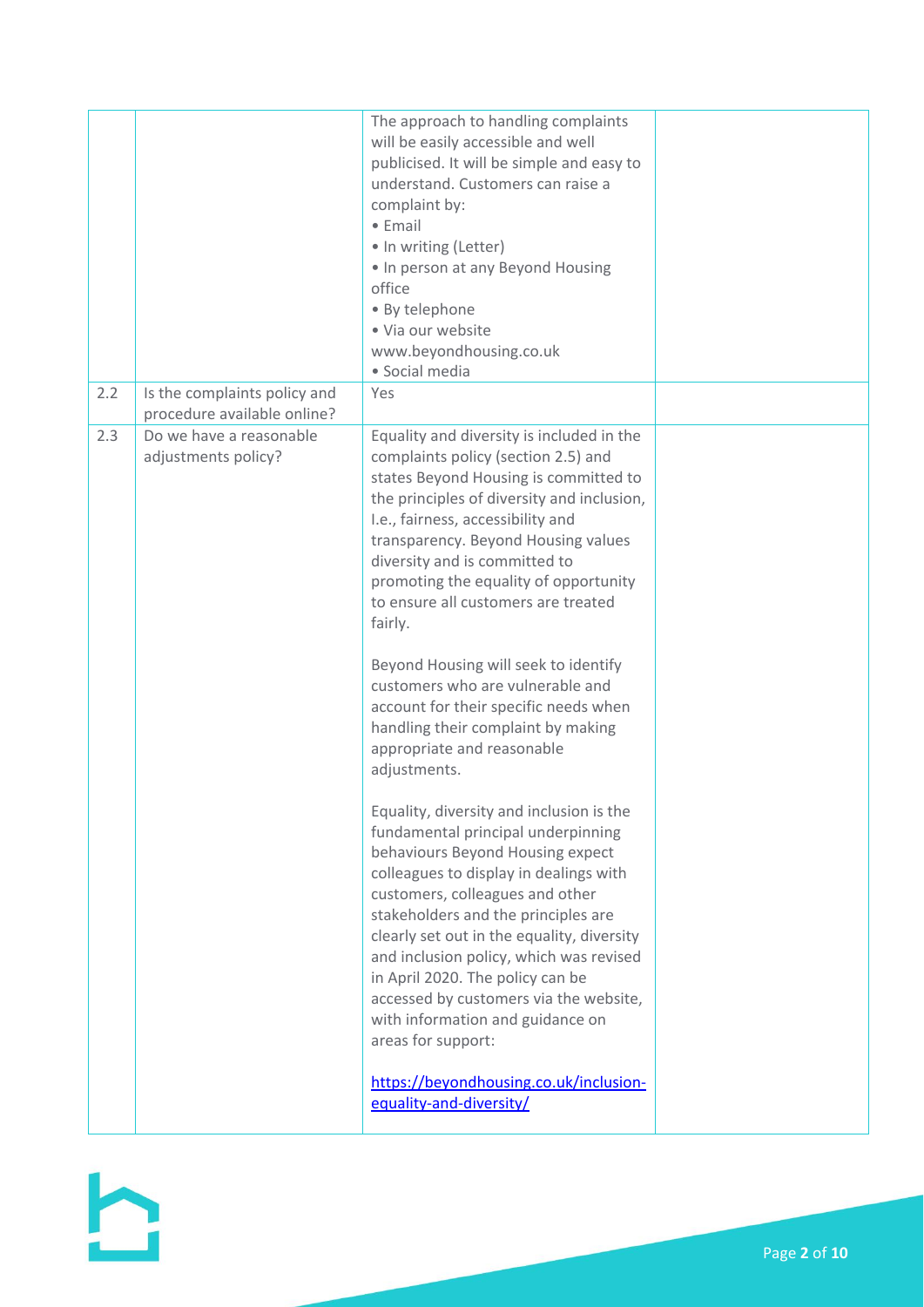| 2.4            | Do we regularly advise<br>residents about our<br>complaints process?  | Beyond Housing recognises that on<br>occasion service delivery can fall short<br>of both the customers' and our own<br>expectations and we actively welcome<br>customer feedback to continually<br>shape and enhance the quality of our<br>services.<br>Information on how we deal with<br>complaints and how to make a<br>complaint is available on our website:<br>https://beyondhousing.co.uk/a-new-<br>way-of-dealing-with-complaints/<br>https://beyondhousing.co.uk/contact-<br>us/make-a-complaint/<br>The revised complaints policy was<br>published on our website in January<br>2021 and will be referenced in our                                                                                                                                                              |  |
|----------------|-----------------------------------------------------------------------|-------------------------------------------------------------------------------------------------------------------------------------------------------------------------------------------------------------------------------------------------------------------------------------------------------------------------------------------------------------------------------------------------------------------------------------------------------------------------------------------------------------------------------------------------------------------------------------------------------------------------------------------------------------------------------------------------------------------------------------------------------------------------------------------|--|
|                |                                                                       | online Customer Annual Report                                                                                                                                                                                                                                                                                                                                                                                                                                                                                                                                                                                                                                                                                                                                                             |  |
| $\overline{3}$ | <b>Complaints team and process</b>                                    |                                                                                                                                                                                                                                                                                                                                                                                                                                                                                                                                                                                                                                                                                                                                                                                           |  |
| 3.1            | Is there a complaint officer or<br>equivalent in post?                | Beyond Housing has a dedicated<br>complaints manager to ensure<br>complaints are resolved quickly and<br>effectively. The complaints policy<br>(section 3.4 & 3.5) details the<br>appointment of a lead officer with<br>subject expertise and seniority to<br>investigate and respond to a complaint.<br>We will acknowledge a customer 'stage<br>one' complaint within two working<br>days and advise the customer of the<br>name of the lead officer appointed to<br>investigate and respond.<br>The lead officer will contact the<br>customer to discuss the complaint by<br>telephone, email or a home visit -<br>depending on the nature of the issue. If<br>the complaint cannot be resolved<br>within ten working days, they will<br>agree a resolution date with the<br>customer. |  |
| 3.2            | Does the complaint officer<br>have autonomy to resolve<br>complaints? | The complaints manager has the<br>autonomy to advise and support lead<br>officers to resolve complaints. They                                                                                                                                                                                                                                                                                                                                                                                                                                                                                                                                                                                                                                                                             |  |

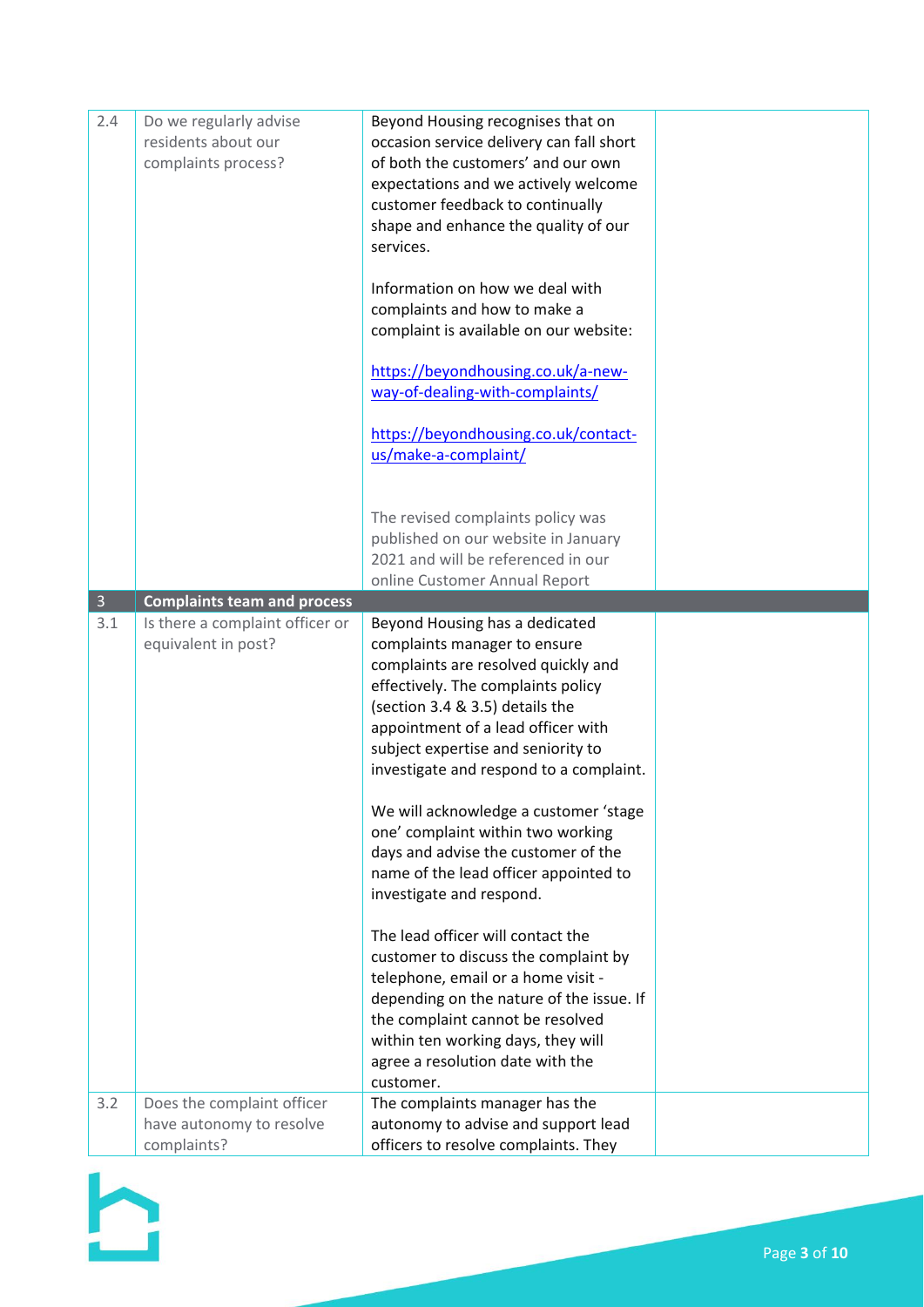|     |                                                                                                                          | have the autonomy to intervene and<br>escalate complaints to ensure the<br>complaints service to customers is fair<br>and consistent. They work<br>collaboratively with lead officers across<br>all service areas to provide guidance<br>and support to ensure effective<br>complaint resolution. |                                                                                                                                                                                                                                                                                                                                                                                                                                                                                                                                                                                                                                                                              |
|-----|--------------------------------------------------------------------------------------------------------------------------|---------------------------------------------------------------------------------------------------------------------------------------------------------------------------------------------------------------------------------------------------------------------------------------------------|------------------------------------------------------------------------------------------------------------------------------------------------------------------------------------------------------------------------------------------------------------------------------------------------------------------------------------------------------------------------------------------------------------------------------------------------------------------------------------------------------------------------------------------------------------------------------------------------------------------------------------------------------------------------------|
| 3.3 | Does the complaint officer<br>have authority to compel<br>engagement from other<br>departments to resolve<br>disputes?   | As above.                                                                                                                                                                                                                                                                                         |                                                                                                                                                                                                                                                                                                                                                                                                                                                                                                                                                                                                                                                                              |
| 3.4 | If there is a third stage to the<br>complaint's procedure are<br>residents involved in the<br>decision making?           |                                                                                                                                                                                                                                                                                                   | As outlined in sections 3.12<br>- 3.13 of the revised<br>complaints policy, the<br>complaints procedure<br>contains two stages,<br>reflecting customer<br>feedback that the previous<br>three stage process was<br>lengthy and drawn out.<br>Following the principles of<br>dispute resolution,<br>recommended by the<br><b>Housing Ombudsman</b><br>Service, Beyond Housing<br>seeks to identify continuous<br>improvement through<br>understanding the themes,<br>trends, feedback and<br>lessons learnt to improve<br>service design and delivery.<br>This approach supports our<br>corporate strategy objective<br>of improving the quality of<br>services to customers. |
| 3.5 | Is any third stage optional for<br>residents?                                                                            |                                                                                                                                                                                                                                                                                                   | $No - it was removed from$<br>the policy due to customer<br>feedback about the lengthy<br>process                                                                                                                                                                                                                                                                                                                                                                                                                                                                                                                                                                            |
| 3.6 | Does the final stage response<br>set out residents' right to<br>refer the matter to the<br>Housing Ombudsman<br>Service? | Section 3.11 of the complaints policy<br>(section 3.11) sets out customer's<br>rights to refer the matter to the<br>Housing Ombudsman Service.                                                                                                                                                    |                                                                                                                                                                                                                                                                                                                                                                                                                                                                                                                                                                                                                                                                              |

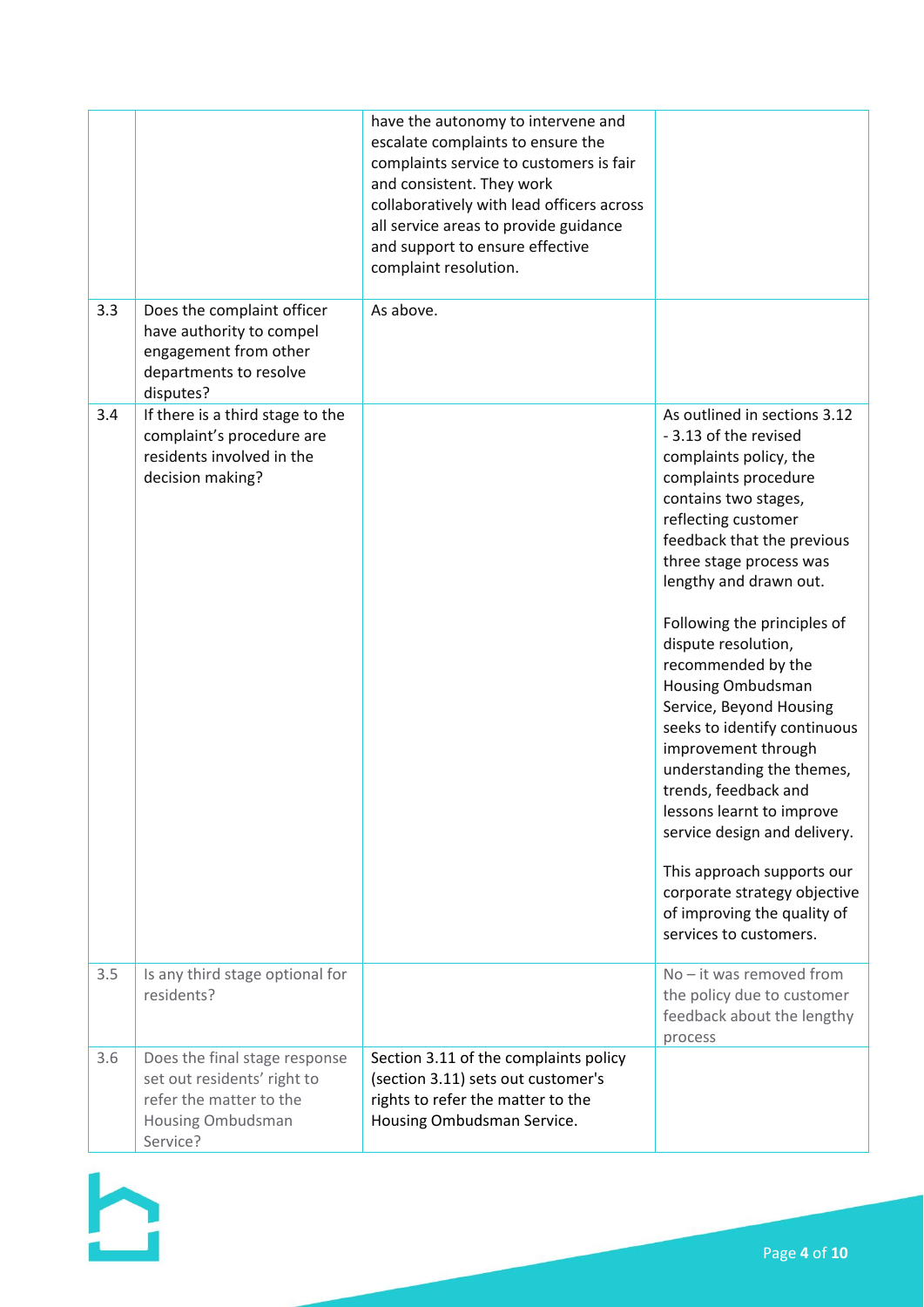|                         |                                                                                                                                                          | A customer complaints information<br>leaflet is available, which is included<br>with all complaint acknowledgement<br>letters.                                                                                                                                                                                                                                                                                                                                                                                                                                                      |  |
|-------------------------|----------------------------------------------------------------------------------------------------------------------------------------------------------|-------------------------------------------------------------------------------------------------------------------------------------------------------------------------------------------------------------------------------------------------------------------------------------------------------------------------------------------------------------------------------------------------------------------------------------------------------------------------------------------------------------------------------------------------------------------------------------|--|
| 3.7                     | Do we keep a record of<br>complaint correspondence<br>including correspondence<br>from the resident?                                                     | A record of all complaint<br>correspondence, including customer<br>correspondence is kept on a dedicated<br>complaints handling system, with<br>emails and documents stored on an<br>electronic document management<br>system                                                                                                                                                                                                                                                                                                                                                       |  |
| 3.8                     | At what stage are most<br>complaints resolved?                                                                                                           | The significant proportion of<br>complaints are resolved at stage 1                                                                                                                                                                                                                                                                                                                                                                                                                                                                                                                 |  |
| $\overline{\mathbf{4}}$ | <b>Communication</b>                                                                                                                                     |                                                                                                                                                                                                                                                                                                                                                                                                                                                                                                                                                                                     |  |
| 4.1                     | Are residents kept informed<br>and updated during the<br>complaints process?                                                                             | The complaints policy (section 3.5)<br>states that Beyond Housing will contact<br>the customer to discuss the complaint.<br>The complaints procedure requires<br>lead officers to contact the customer at<br>the beginning of their complaint to<br>clarify the details and confirm what<br>outcome the customer would like. The<br>procedure also requires them to agree<br>with the customer when and how they<br>will update them.                                                                                                                                               |  |
| 4.2                     | Are residents informed of the<br>landlord's position and given<br>a chance to respond and<br>challenge any area of dispute<br>before the final decision? | The complaints policy (section 3.5)<br>states that the lead officer will contact<br>the customer to discuss the complaint<br>by telephone, email, or a home visit -<br>depending on the nature of the issue.<br>This is to clarify the complaint details<br>and what outcomes the customer is<br>seeking.<br>The procedure requires lead officers to<br>contact the customer to explain their<br>decision, prior to confirming in the<br>formal response to the complaint. The<br>customer has the opportunity at that<br>point to challenge any area before the<br>final decision. |  |
| 4.3                     | Are all complaints<br>acknowledged and logged<br>within five days?                                                                                       | The complaints policy (section 3.4)<br>states Beyond Housing will<br>acknowledge a stage one complaint                                                                                                                                                                                                                                                                                                                                                                                                                                                                              |  |

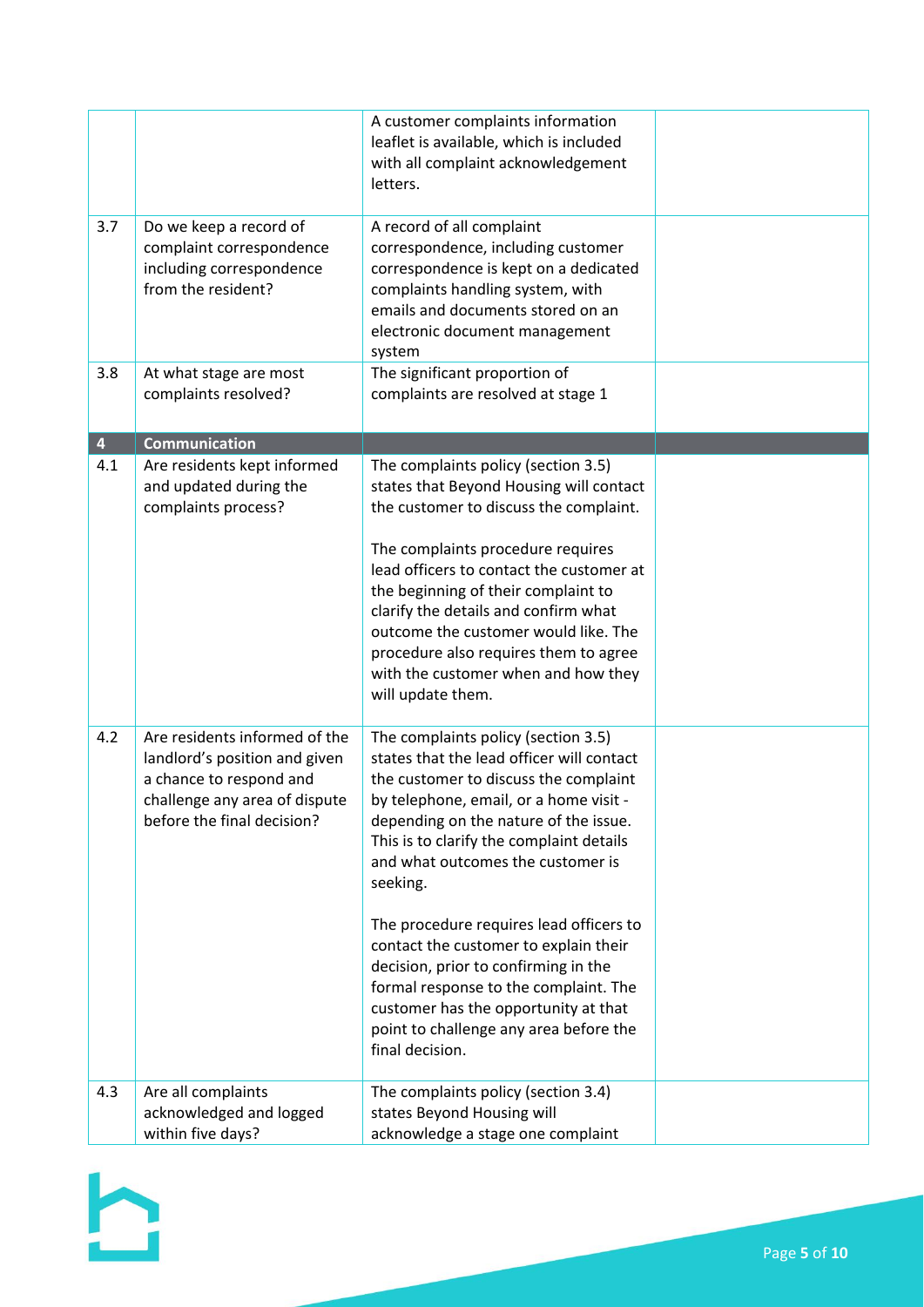|     |                                                                                          | within two working days and advise the<br>customer of the name of the lead<br>officer appointed to investigate and<br>respond to the complaint.                                                                                                              |  |
|-----|------------------------------------------------------------------------------------------|--------------------------------------------------------------------------------------------------------------------------------------------------------------------------------------------------------------------------------------------------------------|--|
| 4.4 | Are residents advised of how<br>to escalate at the end of each<br>stage?                 | The customer complaints leaflet is<br>attached to all complaint<br>acknowledgement letters and explains<br>how the process and escalation works.                                                                                                             |  |
|     |                                                                                          | Information on what action customers<br>should take if they remain unhappy<br>with the response is included in all<br>stage 1 and stage 2 written responses.                                                                                                 |  |
|     |                                                                                          | The complaints policy (section 3.8)<br>states if the customer is unhappy with<br>the stage one response, they may<br>appeal within 28 working days. If the<br>customer does appeal, the complaint<br>will be escalated to a stage two<br>complaint.          |  |
|     |                                                                                          | The complaints policy (section 3.11)<br>states the senior manager's complaint<br>response will make it clear it<br>represents Beyond Housing's final<br>decision and the customer may contact<br>the Housing Ombudsman Service to<br>review their complaint. |  |
| 4.5 | What proportion of<br>complaints are resolved at<br>stage one?                           | 83% (As at end December 2021)                                                                                                                                                                                                                                |  |
| 4.6 | What proportion of<br>complaints are resolved at<br>stage two?                           | 94% (As at end December 2021)                                                                                                                                                                                                                                |  |
| 4.7 | What proportion of complaint<br>responses are sent within<br>Code timescales?            |                                                                                                                                                                                                                                                              |  |
|     | Stage one<br>Stage one (with<br>extension)<br>Stage two<br>Stage two (with<br>extension) | Stage one = 100%<br>Stage one (with extension) = 100%<br>Stage two = 100%<br>Stage two (with extension) = 100%                                                                                                                                               |  |

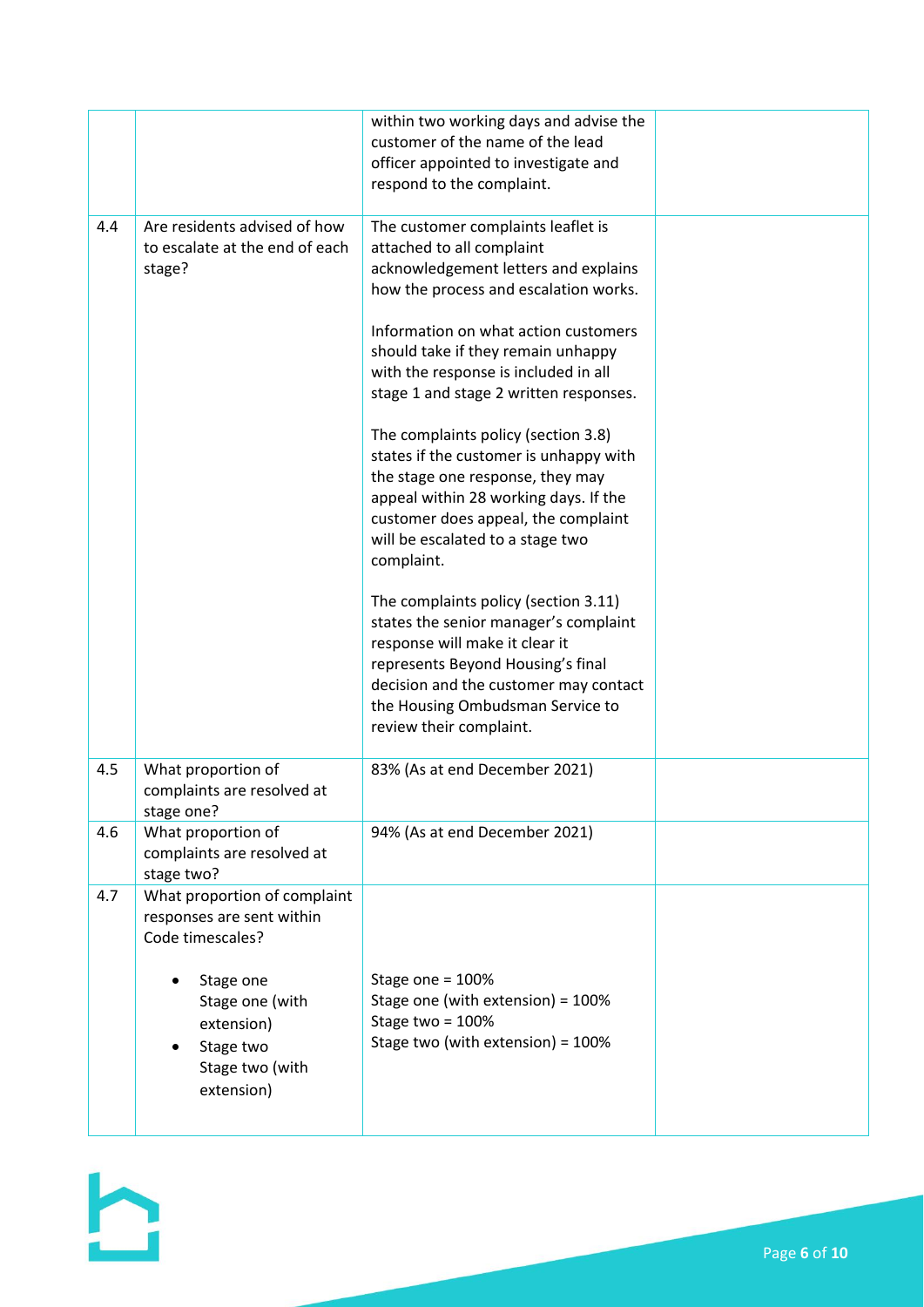| 4.8             | Where timescales have been<br>extended did we have good<br>reason?           | Any deadline is extended in discussion<br>and agreement with customers and<br>usually due to the complex nature and<br>requiring more time to obtain<br>information from multiple sources to<br>investigate fully.<br>The complaints policy (section 3.5)                                      |  |
|-----------------|------------------------------------------------------------------------------|------------------------------------------------------------------------------------------------------------------------------------------------------------------------------------------------------------------------------------------------------------------------------------------------|--|
|                 |                                                                              | states the lead officer will contact the<br>customer to discuss the complaint by<br>telephone, email, or a home visit -<br>depending on the nature of the issue. If<br>the complaint cannot be resolved<br>within ten working days, they will<br>agree a resolution date with the<br>customer. |  |
| 4.9             | Where timescales have been<br>extended did we keep the<br>resident informed? | Where timescales were extended,<br>these were agreed with customers and<br>they were kept informed of progress.                                                                                                                                                                                |  |
| 4.10            | What proportion of<br>complaints do we resolve to<br>residents' satisfaction | Customer satisfaction with complaint<br>handling commenced in January 2021<br>in line with the revised policy.<br>As at end December 2021, 24% of<br>customers surveyed, were satisfied<br>with the handling of their complaint.                                                               |  |
| 5 <sub>1</sub>  | <b>Cooperation with Housing Ombudsman Service</b>                            |                                                                                                                                                                                                                                                                                                |  |
| 5.1             | Were all requests for<br>evidence responded to within<br>15 days?            | Yes, but we requested two extensions<br>of case 15-day deadlines, due to their<br>complexity, which we met.                                                                                                                                                                                    |  |
| 5.2             | Where the timescale was<br>extended did we keep the<br>Ombudsman informed?   | Yes                                                                                                                                                                                                                                                                                            |  |
| $6\overline{6}$ | <b>Fairness in complaint handling</b>                                        |                                                                                                                                                                                                                                                                                                |  |
| 6.1             | Are residents able to<br>complain via a representative<br>throughout?        | The complaints policy states<br>'customers can authorise someone else<br>to raise a concern on their behalf, such<br>as an 'advocate'. This could be a<br>friend/relative or a representative from<br>an external organisation (such as<br>Citizens Advice).'                                  |  |
| 6.2             | If advice was given, was this<br>accurate and easy to<br>understand?         | The complaints policy (section 2.2)<br>states our approach to handling<br>complaints will be easily accessible and<br>well publicised. It will be simple and<br>easy to understand.                                                                                                            |  |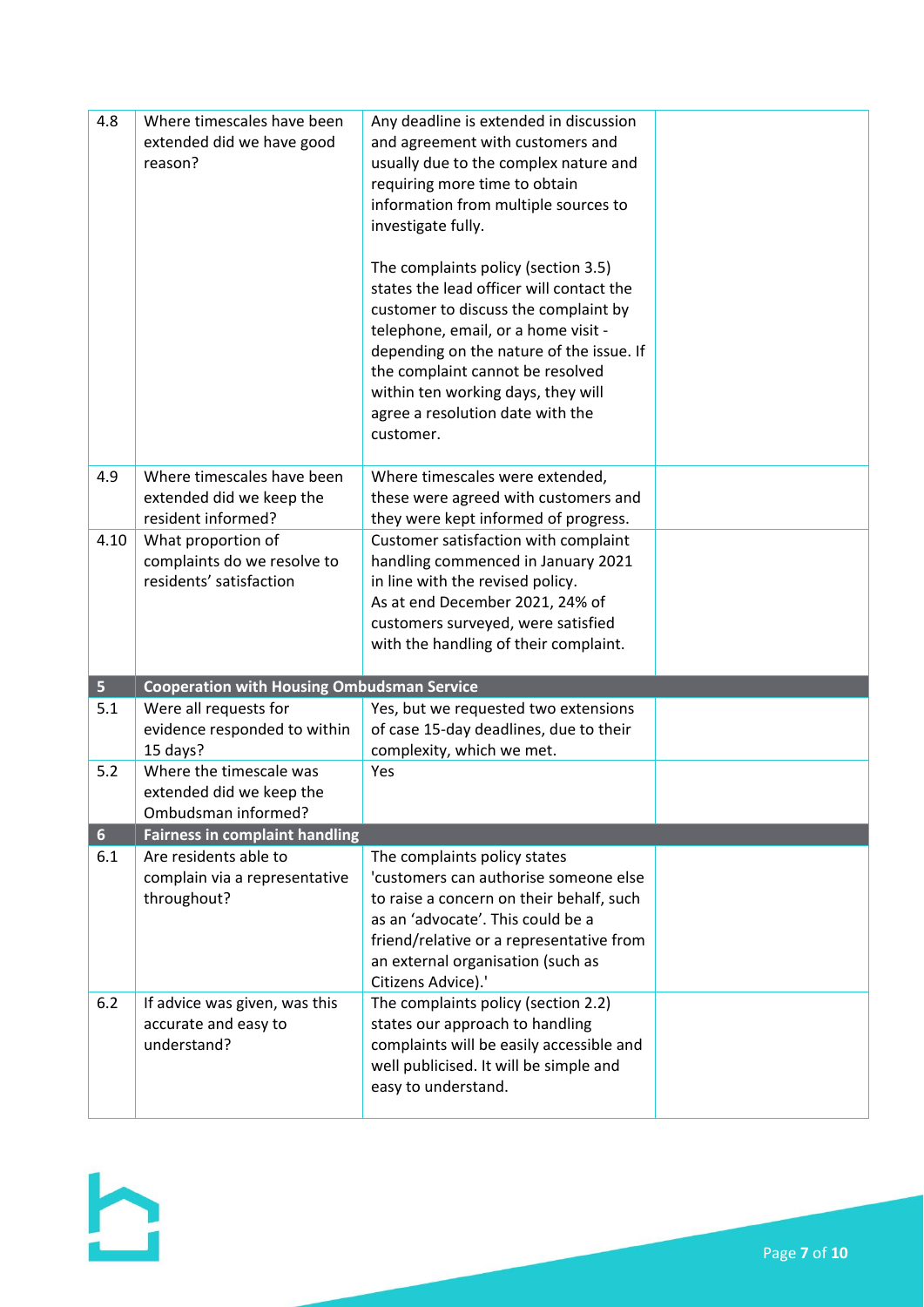|                  |                                                                                              | When communicating with customers,<br>Beyond Housing aims to use plain<br>English that is jargon free and tailored<br>to the customer's needs. The<br>complaints liaison manager works<br>closely with colleagues to ensure their<br>advice and information is clear and<br>easy to understand.                                                                                                                                                                                                                                                                                                                                                                                                                                         |  |
|------------------|----------------------------------------------------------------------------------------------|-----------------------------------------------------------------------------------------------------------------------------------------------------------------------------------------------------------------------------------------------------------------------------------------------------------------------------------------------------------------------------------------------------------------------------------------------------------------------------------------------------------------------------------------------------------------------------------------------------------------------------------------------------------------------------------------------------------------------------------------|--|
| 6.3              | How many cases did we<br>refuse to escalate?<br>What was the reason for the<br>refusal?      | Zero<br>n/a                                                                                                                                                                                                                                                                                                                                                                                                                                                                                                                                                                                                                                                                                                                             |  |
| 6.4              | Did we explain our decision to                                                               | n/a                                                                                                                                                                                                                                                                                                                                                                                                                                                                                                                                                                                                                                                                                                                                     |  |
| $\overline{7}$   | the resident?<br><b>Outcomes and remedies</b>                                                |                                                                                                                                                                                                                                                                                                                                                                                                                                                                                                                                                                                                                                                                                                                                         |  |
| 7.1              | Where something has gone<br>wrong are we taking<br>appropriate steps to put<br>things right? | Lead officers are required to complete<br>learning from complaints 'action to<br>improvements' which is centrally<br>monitored by the complaints manager.<br>Findings are logged on a dedicated risk<br>management system to ensure<br>required actions are taken. Action<br>learning sessions take place to<br>discuss/review complaints with<br>multiple or complex service failure and<br>to agree the learning & improvement<br>actions.<br>The complaints policy (section 6.1)<br>states that Beyond Housing will seek to<br>identify continuous improvement<br>through understanding the themes,<br>trends, feedback and lessons learnt<br>from concerns, complaints and<br>compliments to improve service design<br>and delivery |  |
| $\boldsymbol{8}$ | <b>Continuous learning and improvement</b>                                                   |                                                                                                                                                                                                                                                                                                                                                                                                                                                                                                                                                                                                                                                                                                                                         |  |
| 8.1              | What improvements have we<br>made as a result of learning<br>from complaints?                | Customers told us they<br>1.<br>experienced delays in<br>communication when contacting<br>individual colleagues through their<br>personalised work email.<br>We changed our procedures to<br>ensure that when colleagues are<br>absent from work their email 'out                                                                                                                                                                                                                                                                                                                                                                                                                                                                       |  |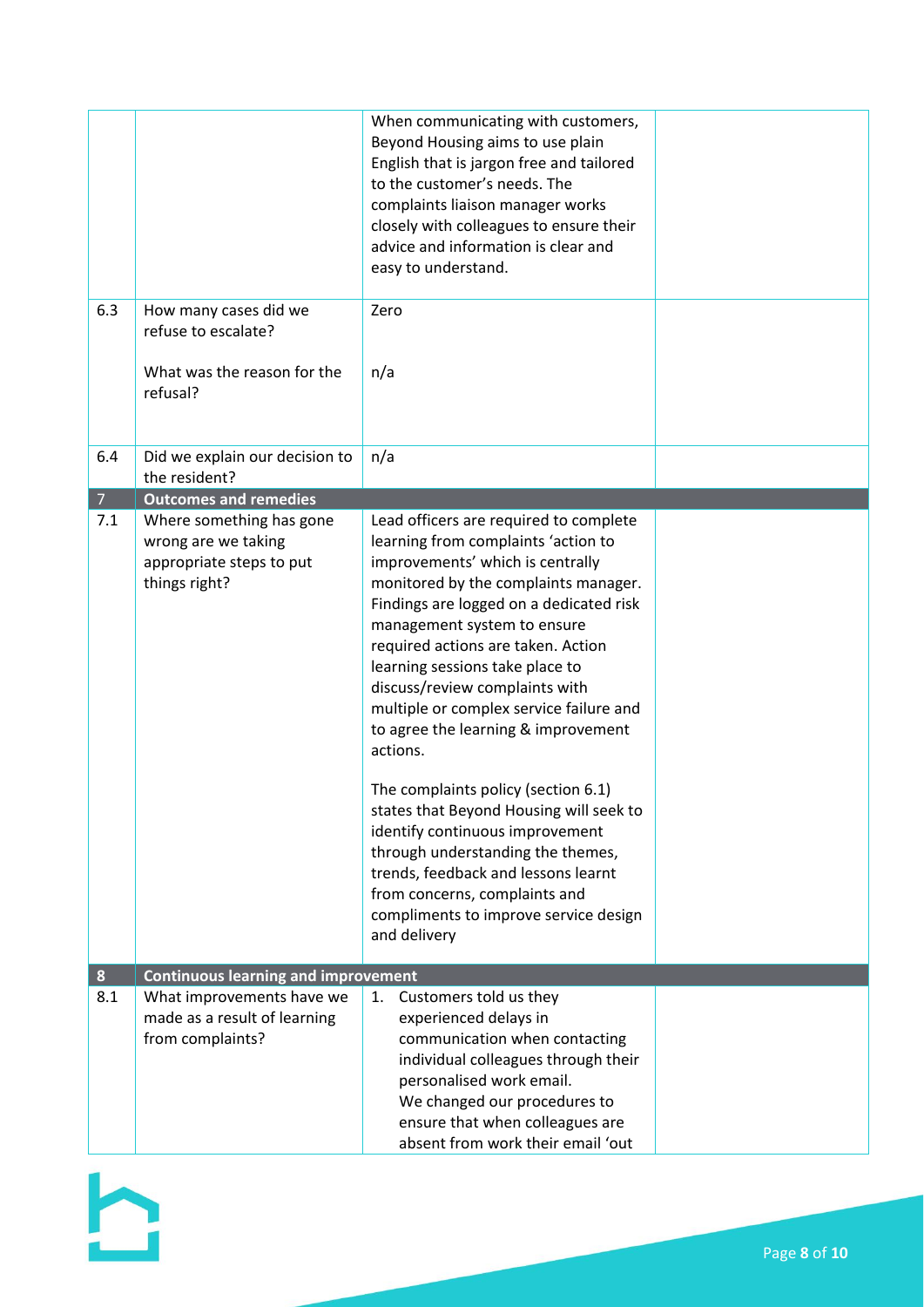|     |                             | of office message' is present on<br>their email account and provides<br>details of alternative contact<br>details - as this was identified as<br>the biggest cause for delays in<br>responses.<br>2.<br>Customers told us that the<br>breakdown of service charges,<br>when signing up for their property,<br>was unclear.<br>We changed the sign- up process to<br>include a new step where a Beyond<br>Housing colleague explains the<br>elements of service charges<br>breakdown, which requires sign off<br>by customer, before handing over<br>keys.<br>3.<br>Customers told us they were<br>unhappy with the lack of<br>notification when we completed<br>any works to bushes, hedges or<br>trees on Beyond Housing land, near<br>their homes. We will now notify<br>residents living in the immediate<br>vicinity of any works taking place<br>on Beyond Housing's open land.<br>Customers complained that they<br>4.<br>found it difficult to make a<br>complaint online. We therefore<br>have added a paragraph to the<br>bottom of the 'Contact Us' page<br>that directs users 'how to make a |  |
|-----|-----------------------------|---------------------------------------------------------------------------------------------------------------------------------------------------------------------------------------------------------------------------------------------------------------------------------------------------------------------------------------------------------------------------------------------------------------------------------------------------------------------------------------------------------------------------------------------------------------------------------------------------------------------------------------------------------------------------------------------------------------------------------------------------------------------------------------------------------------------------------------------------------------------------------------------------------------------------------------------------------------------------------------------------------------------------------------------------------------------------------------------------------|--|
|     |                             | complaint' without having to use<br>the website's navigation system.<br>Also, if customers type 'complaints'<br>in the search bar, a list of options is<br>provided.                                                                                                                                                                                                                                                                                                                                                                                                                                                                                                                                                                                                                                                                                                                                                                                                                                                                                                                                    |  |
| 8.2 | How do we share these       | We share these lessons with customers                                                                                                                                                                                                                                                                                                                                                                                                                                                                                                                                                                                                                                                                                                                                                                                                                                                                                                                                                                                                                                                                   |  |
|     | lessons with:               | via our website and our customer                                                                                                                                                                                                                                                                                                                                                                                                                                                                                                                                                                                                                                                                                                                                                                                                                                                                                                                                                                                                                                                                        |  |
|     |                             | annual report.                                                                                                                                                                                                                                                                                                                                                                                                                                                                                                                                                                                                                                                                                                                                                                                                                                                                                                                                                                                                                                                                                          |  |
|     | Residents?<br>a)            |                                                                                                                                                                                                                                                                                                                                                                                                                                                                                                                                                                                                                                                                                                                                                                                                                                                                                                                                                                                                                                                                                                         |  |
|     | The board/governing<br>b)   | A quarterly complaint 'customer voice<br>report' is reviewed by the senior                                                                                                                                                                                                                                                                                                                                                                                                                                                                                                                                                                                                                                                                                                                                                                                                                                                                                                                                                                                                                              |  |
|     | body?                       | leadership team and a summary                                                                                                                                                                                                                                                                                                                                                                                                                                                                                                                                                                                                                                                                                                                                                                                                                                                                                                                                                                                                                                                                           |  |
|     |                             | provided to the Board, in addition to an                                                                                                                                                                                                                                                                                                                                                                                                                                                                                                                                                                                                                                                                                                                                                                                                                                                                                                                                                                                                                                                                |  |
|     | In the Annual Report?<br>c) | Annual Complaint report.                                                                                                                                                                                                                                                                                                                                                                                                                                                                                                                                                                                                                                                                                                                                                                                                                                                                                                                                                                                                                                                                                |  |